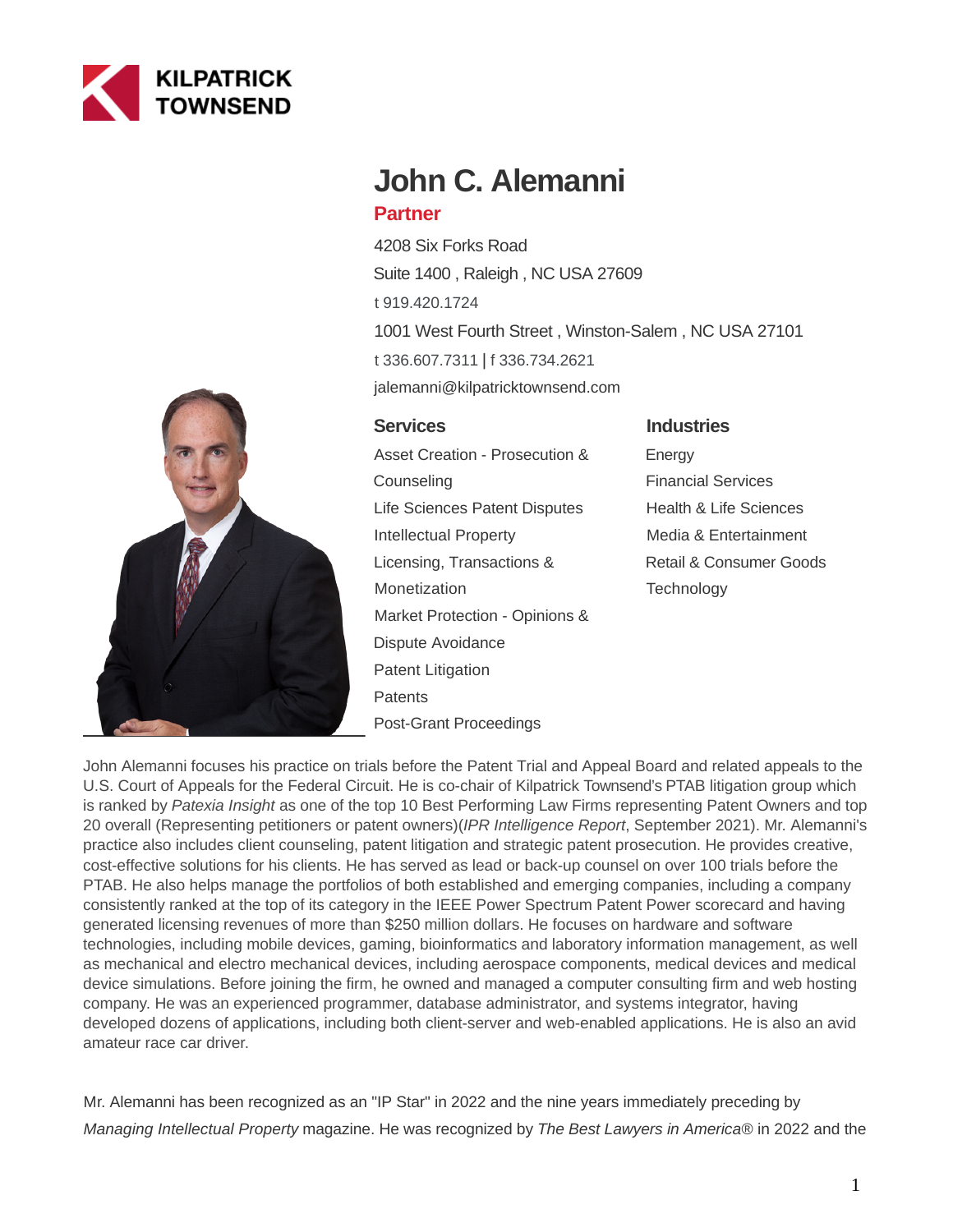

four years immediately preceding for Patent Law. Managing IP's PTAB 2020 rankings named Mr. Alemanni as one of the "Top 50 Petitioner and Patent Owner Attorneys at the PTAB in Proceedings Filed in 2020". Mr. Alemanni was recommended by Legal 500 US in 2017 in the area of Patent Prosecution. He was named a top patent practitioner in 2019, 2020 and 2021 by IAM Patent 1000 – The World's Leading Patent Practitioners. Patexia Insight ranked Mr. Alemanni as one of the top 100 best performing attorneys representing patent owners and 81st overall (IPR Intelligence Report, September 2021).

# **Experience**

Represented Patent Owner in Inter Partes Review. Dispute favorably settled and dismissed prior to deadline to file a Preliminary Response. Sumitomo Chemical Company, Ltd. v. Celgard, LLC, No. 3:12-cv-00122 (W.D.N.C., filed Feb. 22, 2013).

Kilpatrick Townsend successfully instituted an inter partes review of U.S. Patent No. 8,590,838, titled "Aircraft Interior Lavatory," against B/E Aerospace. We obtained a final holding of invalidity of 29 of 33 challenged claims. United States Patent and Trademark Office Patent Trial and Appeal Board, Case Number IPR2014-00727.

Served as lead counsel and prevailed on behalf of Petitioner Google Inc. in two *inter partes* reviews challenging the validity of patents related to processing and transmitting digital content. The PTAB ruled in favor of Google, finding all challenged claims in both proceedings unpatentable. PTAB Case Numbers IPR2015-00806 and IPR2015-00807.

Representing Celgard LLC in an *inter partes* review related to separators for high energy rechargeable lithium batteries.

The firm served as lead counsel in the representation of Epic Systems Corporation, a leading Wisconsin-based health care software company, against claims of patent infringement in a suit involving Internet-based doctorpatient communications software. The district court held that Epic and its health care provider customers did not and could not infringe the patent. The case settled while on appeal. McKesson Info. Solutions v. Epic Sys. Corp., No. 06-2965 (N.D. Ga. filed Dec. 6, 2006), No. 2010-1291 (Fed. Cir. Apr. 12, 2011).

The firm served as lead counsel on behalf of broadband communications technology developer in a patent infringement suit involving broadcast delivery of data filed against it by Broadcast Innovation LLC, an Acacia subsidiary. A favorable settlement was reached, after a motion to dismiss was filed.

The firm served as lead counsel on behalf of Red Hat, an open-source software company, in a patent infringement suit brought by Firestar related to database technology—in particular, object-relational mapping. This suit is believed to be the first patent infringement suit involving open-source software. Red Hat recently settled this suit and another recently-filed suit with the same plaintiff. The settlement was structured to be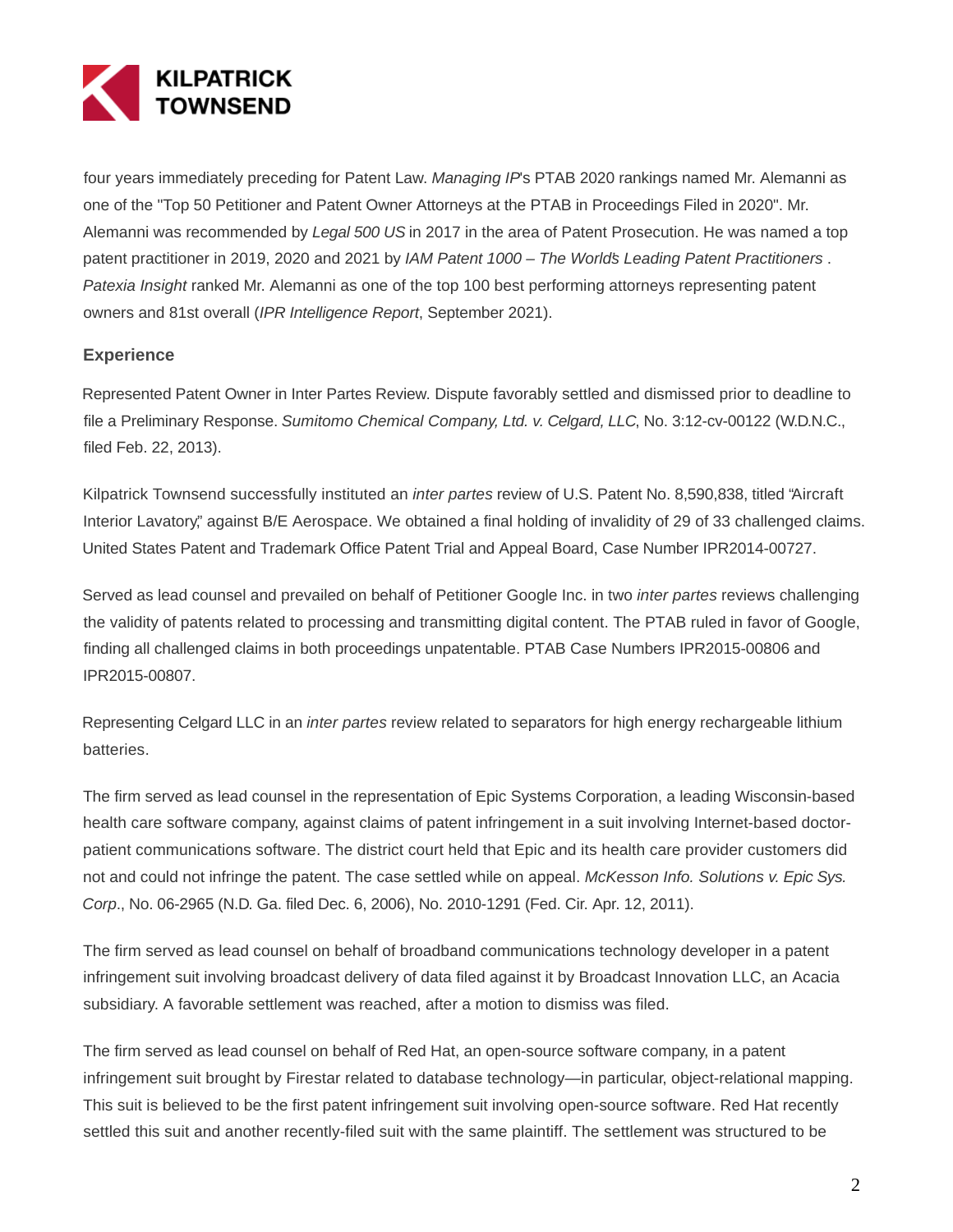

compatible with all versions of the GPL (General Public License), the open-source license under which many Red Hat products are developed and distributed, and provides licenses to the patents for all of Red Hat's products. In addition, the license extends not only to Red Hat and its customers, but also to members of the open-source community who contribute to the development of Red Hat's products. Firestar Software, Inc. v. Red Hat, et al., No. 06-00258 (E.D. Tex. filed June 26, 2006). (Judge Ward).

As lead trial counsel to the inventor and patent owner, obtained a verdict of willful infringement and an award of \$20.3 for past damages after a seven day jury trial in the Eastern District of Texas. The Court increased the award to \$23.6 million after ruling on post-trial motions. The two related *inter partes* review hearings resulted in an exceedingly rare final determination upholding the patentability of all challenged claims.

Represented Dr. Mark A. Barry in a series of *inter partes* reviews relating to Dr. Barry's patents directed to a unique surgical instrument and related techniques for use in scoliosis surgeries filed by Medtronic, Inc., two of which were instituted. The PTAB issued two final written decisions upholding the validity of the two patents and resulted in a total victory for our client. PTAB Case Numbers IPR-00780 and IPR2015-00783.

Served as lead counsel representing Motorola in IPR trials before the United States Patent and Trademark Office for two related patents that are the subject of litigation in Delaware (SoftView LLC v. Motorola Mobility LLC before Judge Stark). We filed a successful motion to join two corresponding IPR trials that had been filed by Kyocera and subsequently instituted. We represented Motorola in oral argument before the board on January 7, 2014, and received a decision finding all challenged claims unpatentable. Judge Stark (D.Del.), who previously denied a motion for stay in the case, granted a stay in view of our IPR trials. The Federal Circuit affirmed the PTAB's finding that all claims were invalid. Case numbers IPR2013-00256, IPR2013-00257; related case numbers IPR2013-00004, IPR2013-00007.

Counsel for patentee Racing Optics in four *inter partes* review petitions filed by competitor Aevoe challenging validity of Racing Optics' patents related to touch screen protectors, with related action in D. Nevada. U.S. Patent & Trademark Office, Patent Trial and Appeal Board, Case Numbers IPR2016-01164, IPR2016-01165, IPR2016-01166, and IPR2016-01745.

Provides patent procurement and counseling services to Adobe Systems Incorporated, one of the largest and most diversified software companies in the world. The company offers creative, business and mobile software and services used by creative professionals, knowledge workers, consumers, original equipment manufacturer (OEM) partners and computer programmers. Much of the firm's work has focused on the software and services used to create, manage, deliver and engage with compelling content and experiences across multiple operating systems, devices and media. The firm works closely with the key technical and business personnel to identify and protect innovations with patent protection to achieve the company's strategic corporate goals. The firm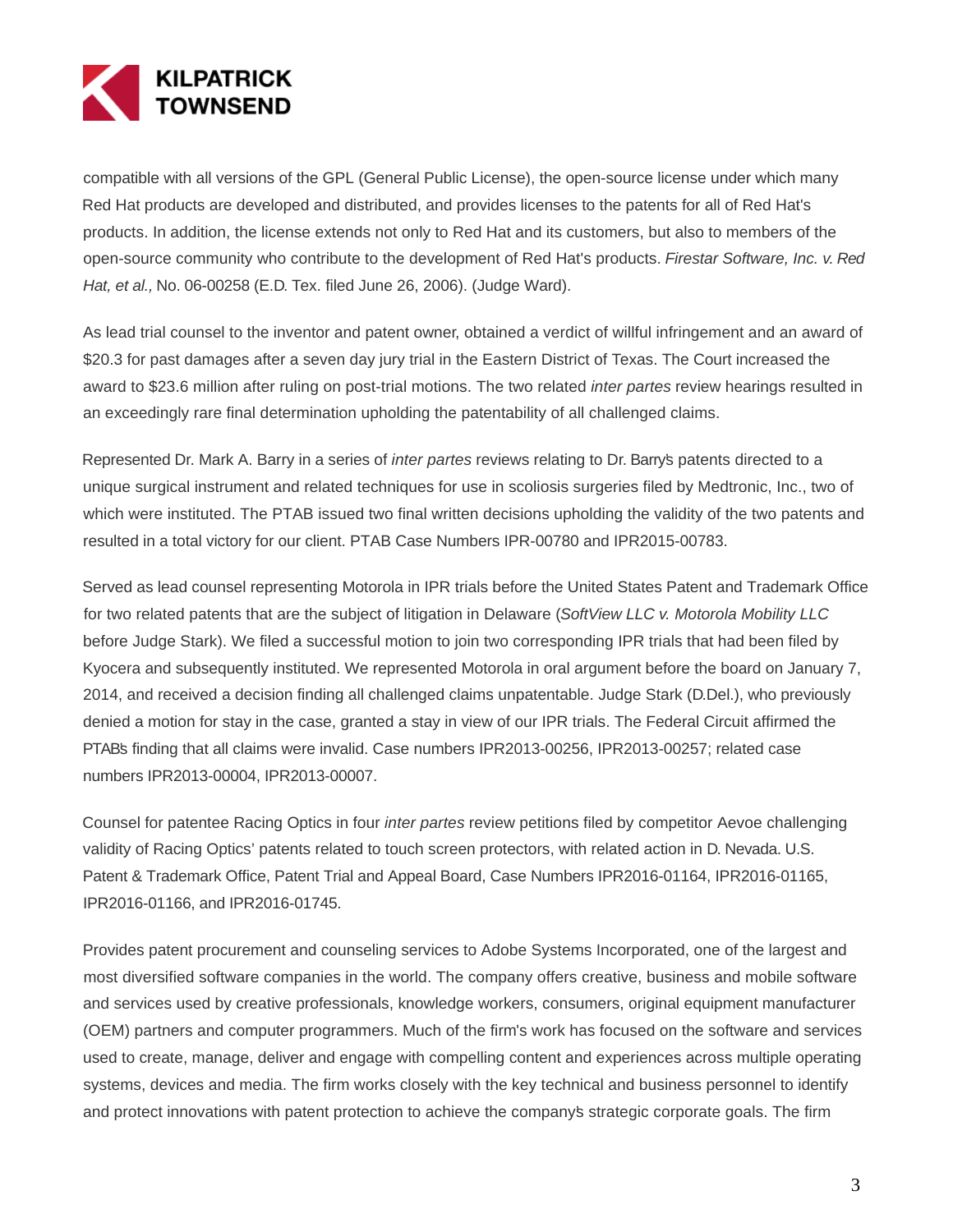

also counsels the company with respect to patent strategy.

The firm served as lead counsel on behalf of Red Hat, an open-source software company, in a patent infringement suit brought by Datatern related to database technology. Specifically, the patent at issue involved methods for interfacing software with relational databases. Datatern, Inc. v. United Air Lines Inc. et al., No. 09-53 (E.D. Tex. filed Feb. 17, 2009). (Judge Folsom).

We represented AT&T against allegations that AT&T infringed patents related to Internet-based security, fire and emergency identification and communication system. After claim construction briefing, ComCam accepted a settlement that was very favourable to AT&T. ComCam International, Inc. v. AT&T Corp., No. 2:13-cv-00795 (E.D. Tex. filed Oct. 7, 2013). PTAB Case Number IPR2015-00086.

The firm served as lead counsel on behalf of a major North American bank and an international airline in a patent infringement suit in the Eastern District of Texas filed by an intellectual property technology company. The patent at issue involved methods for interfacing software with relational databases. The plaintiff sued more than 20 defendants – including many leading companies in the travel and financial industries – and the firm played an integral role in the joint defense group on behalf of its two clients. Our two clients in this matter split our fees for common tasks, such as claim construction and invalidity, and we billed each client separately for work related to that client. Case settled.

# **Education**

Wake Forest University School of LawJ.D. (1996)

University of North Carolina at GreensboroB.S. (1990) Management Information Systems, magna cum laude

#### **Admissions**

District of Columbia (2017) North Carolina (1996)

# **Court Admissions**

- U.S. Court of Appeals for the Federal Circuit (2014)
- U.S. District Court for the District of Colorado
- U.S. District Court for the Eastern District of North Carolina
- U.S. District Court for the Eastern District of Texas
- U.S. Patent and Trademark Office (2000)
- U.S. Supreme Court